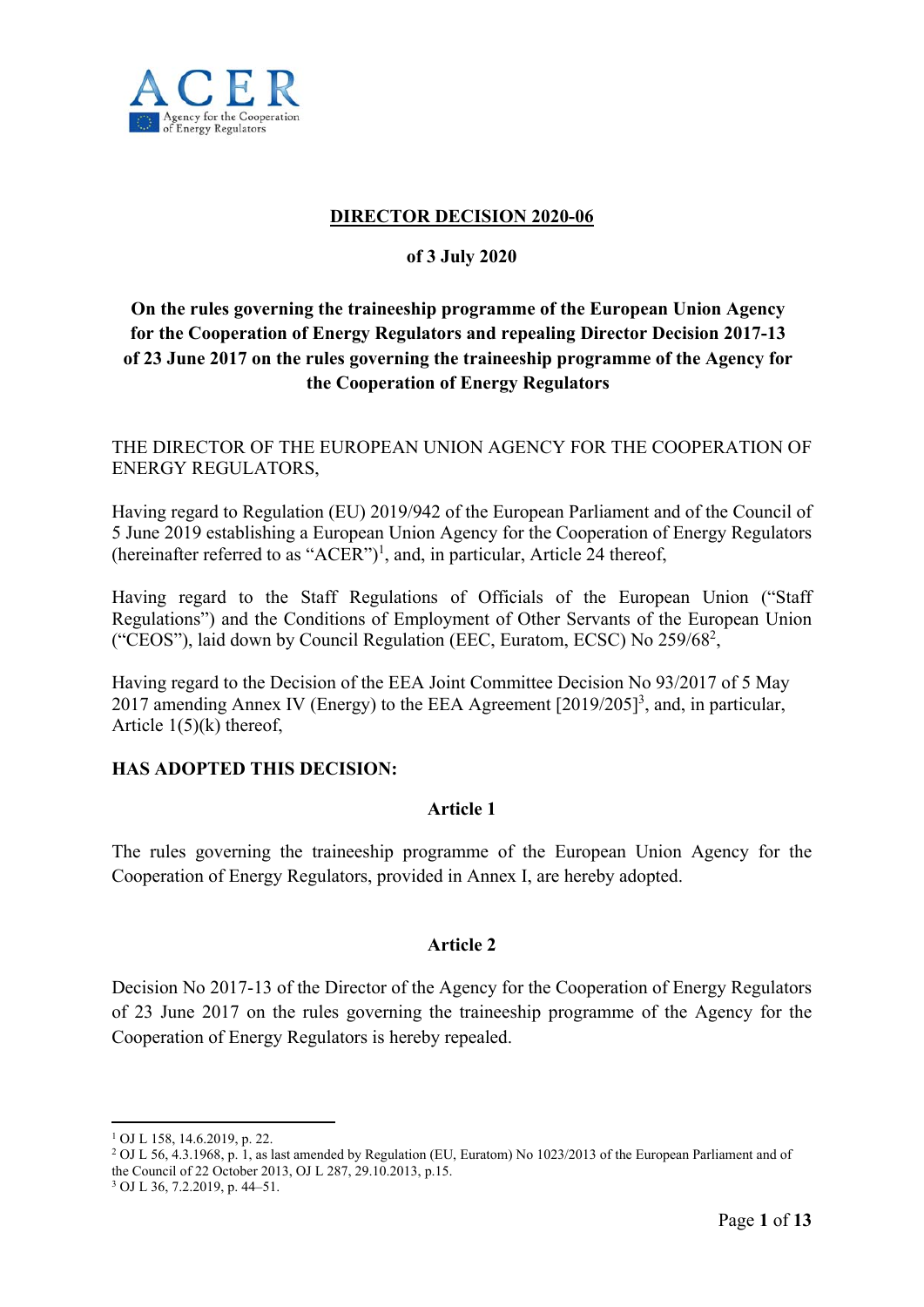

# **Article 3**

The present Decision shall enter into force on the day following its adoption and will be applicable to the Traineeship Agreements concluded as from 1 September 2020.

Done at Ljubljana on 3 July 2020.

Christian Zinglersen Director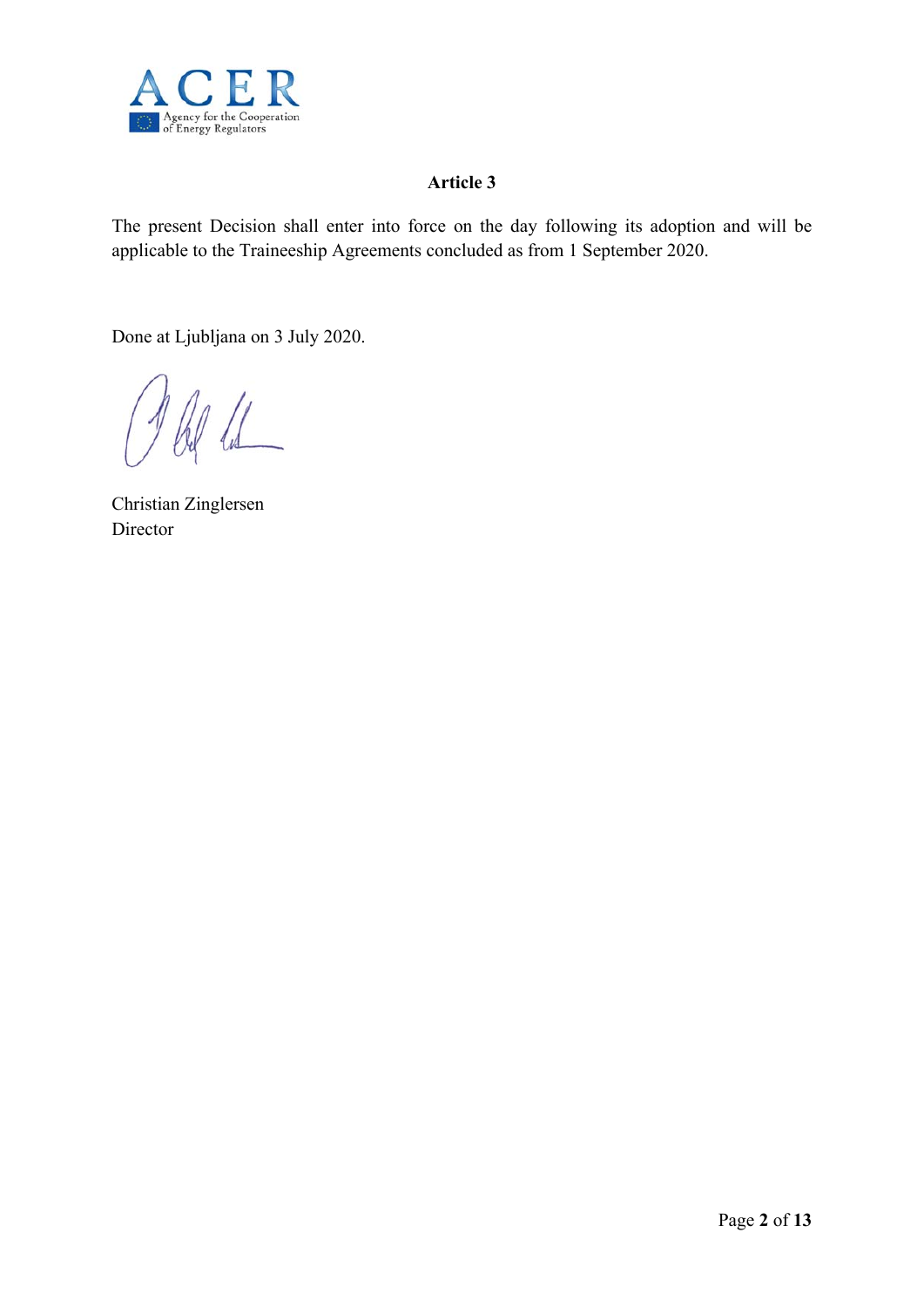

# **ANNEX I**

# **Rules governing the traineeship programme of the European Union Agency for the Cooperation of Energy Regulators**

## **Article 1**

## **The traineeship programme and the traineeship call**

- (1) The traineeship programme of ACER is addressed mainly to university graduates, without excluding those who, in the framework of lifelong learning, have recently obtained a university degree and are at the beginning of a new professional career.
- (2) ACER offers places in its traineeship programme twice a year, for traineeship periods starting on 1 March and on 1 September. A traineeship period lasts six months.
- (3) The number of available traineeship places for each traineeship period shall be defined on the basis of ACER's needs and shall be subject to the availability of resources.
- (4) A call for expression of interest for the traineeship programme shall be launched following the approval by the Authority Authorised to Conclude Contracts of Employment (hereinafter referred to as "AACC").
- (5) The call for traineeship shall be prepared by the Human Resources Team and shall be launched via the ACER's website:
	- a) As a close-ended call, whose duration is established for a minimum of three calendar weeks; or
	- b) As an open-ended call without a defined deadline, whereby applications will be included in a database and evaluated on a regular basis.
- (6) The call shall specify:

1

- a) The requirements for each application to be considered valid;
- b) The eligibility criteria for the screening of applications in line with Article 3 of these rules of procedure;
- c) The knowledge of languages required as per the interest of the service<sup>4</sup>;
- d) An outline of the different steps of the selection procedure;
- e) The conditions of the traineeship agreement.

<sup>4</sup> Trainees' language skills should meet at least the level C1 for English language, according to the Common European Framework of Reference for Languages.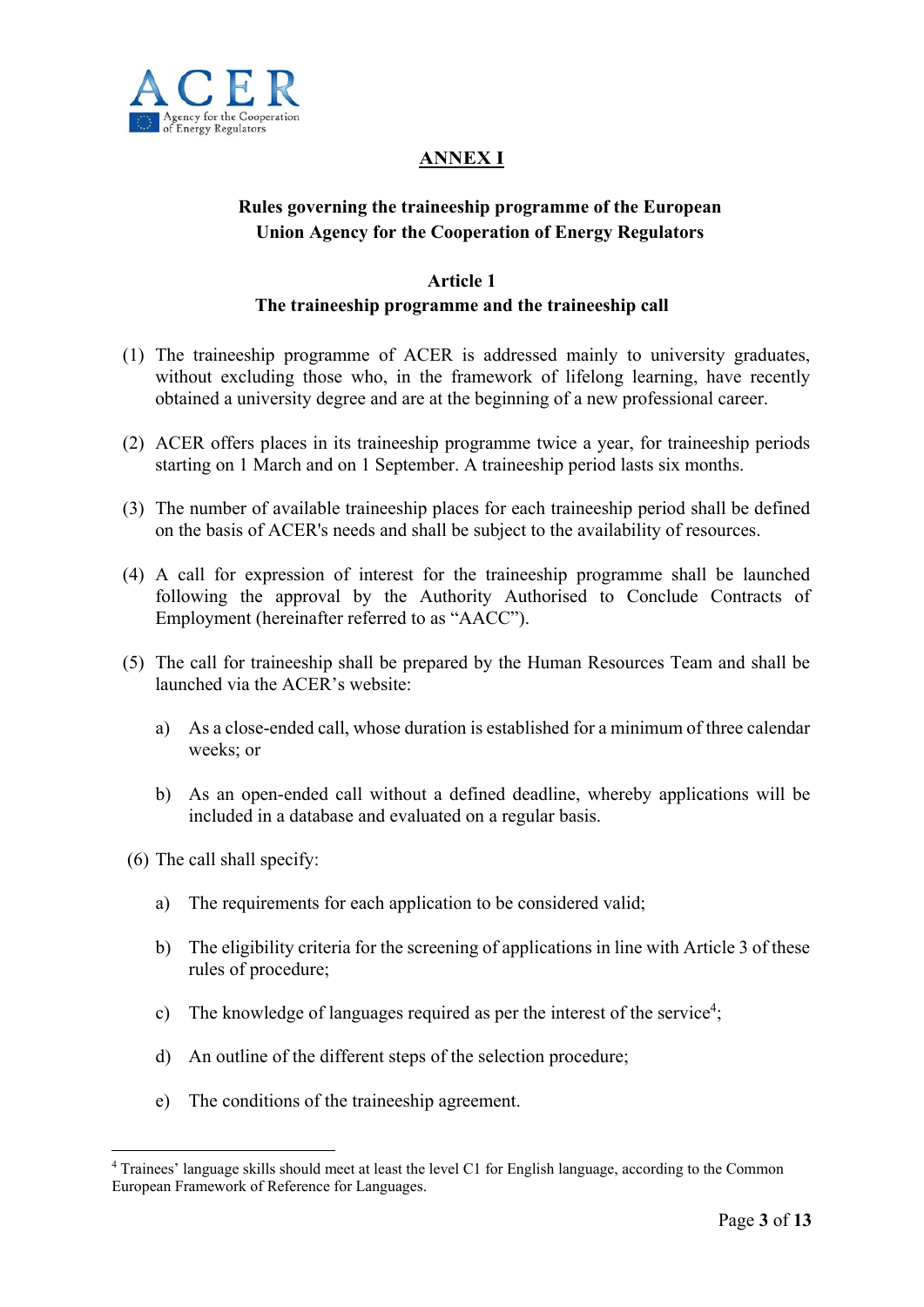

1

(7) The place of engagement shall be set in Ljubljana, Slovenia. In duly justified cases, the AACC may decide to defer the place of engagement in the interest of the service.

## **Article 2 Eligibility criteria**

- (1) To be admitted to ACER's traineeship programme, applicants shall, by the starting date of a specific traineeship period:
	- a) Be 18 years of age or older;
	- b) Be nationals of a Member State of the European Union, Norway, Iceland or Lichtenstein;
	- c) Have language skills at level C1 for the first language (thorough knowledge) and at level B2 for the second language (satisfactory knowledge) of the official languages of the European Union<sup>5</sup> or Norway, Iceland and Liechtenstein, these levels being defined by the Common European Framework of Reference for Languages (CEFR);
	- d) Have a level of education which corresponds to completed university studies attested by a diploma, when the normal period of university education is three years or more<sup>6</sup>.
- (2) Applications will not be accepted from applicants who, for more than 6 weeks:
	- a) Have already benefited or are benefitting from any kind of traineeship within any of the organisations listed in Annex IA; or
	- b) Have had or have employment of any kind in an organisation listed in Annex IA.

### **Article 3 Application process**

### **3.1 Submission of applications**

(1) Applications shall be submitted in accordance with the requirements of the published call.

<sup>&</sup>lt;sup>5</sup> The languages of the EU are Bulgarian, Croatian, Czech, Danish, Dutch, English, Estonian, Finnish, French, Irish, German, Greek, Hungarian, Italian, Latvian, Lithuanian, Maltese, Polish, Portuguese, Romanian, Slovak, Slovene, Spanish, and Swedish.

<sup>6</sup> ECTS points are not accepted as equivalent degree, the proof of completion of the full university degree needs to be provided by the start date of the traineeship.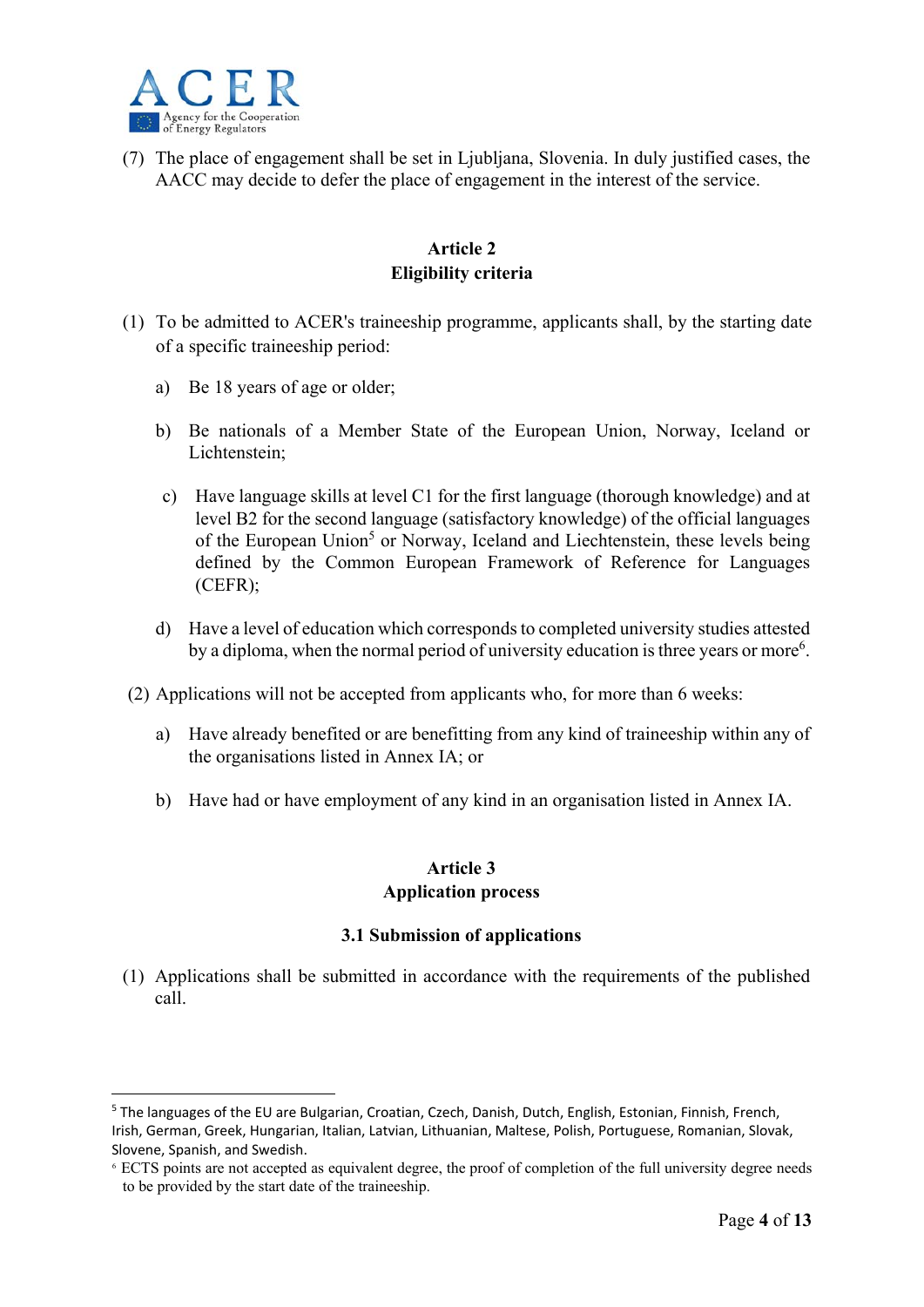

(2) Incomplete applications, applications not in line with the requirements of the published call and those received after the closing date for applications in case of closed-ended calls will be automatically rejected.

#### **3.2 Eligibility check and screening**

- (1) Upon receipt of the submitted applications, the eligibility of the applicants will be examined by the Human Resources Team against the criteria defined in Article 3 of this rules of procedure.
- (2) The Human Resources Team will share the eligible applications with the Head(s) of the recruiting Department(s) and the respective Team Leader(s).

#### **3.3 Selection and decision of the AACC**

- (1) The Head(s) of the recruiting Department(s), with the assistance of the respective Team Leaders, shall assess each application and identify the candidates who best suit the profiles, in particular with regard to their educational background, qualifications, competences, motivations and preferences; the result of this assessment shall be communicated to the Human Resources Team.
- (2) Based on the results of the assessment by the Head(s) of the recruiting Department(s), the Human Resources Team proposes the list of the selected candidates to the AACC.
- (3) The AACC shall authorise the proposed list of candidates taking into account the number of traineeship places available.
- (4) Prior to the final selection decision, candidates may be contacted to verify their suitability to the profile and language skills.

#### **3.4 Notification**

- (1) All applicants shall be informed in writing about the outcome of the application and the selection procedure.
- (2) The selected candidates shall receive a traineeship offer from ACER, together with all necessary information concerning the traineeship programme.
- (3) For the selected candidates, prior to the start of the traineeship, ACER shall request a certificate of criminal record to assess the appropriate character references as to the suitability to perform their tasks and a certificate of coverage by a sickness insurance scheme. If a candidate is unable to provide the requested document(s) within the given deadline, ACER may withdraw the traineeship offer.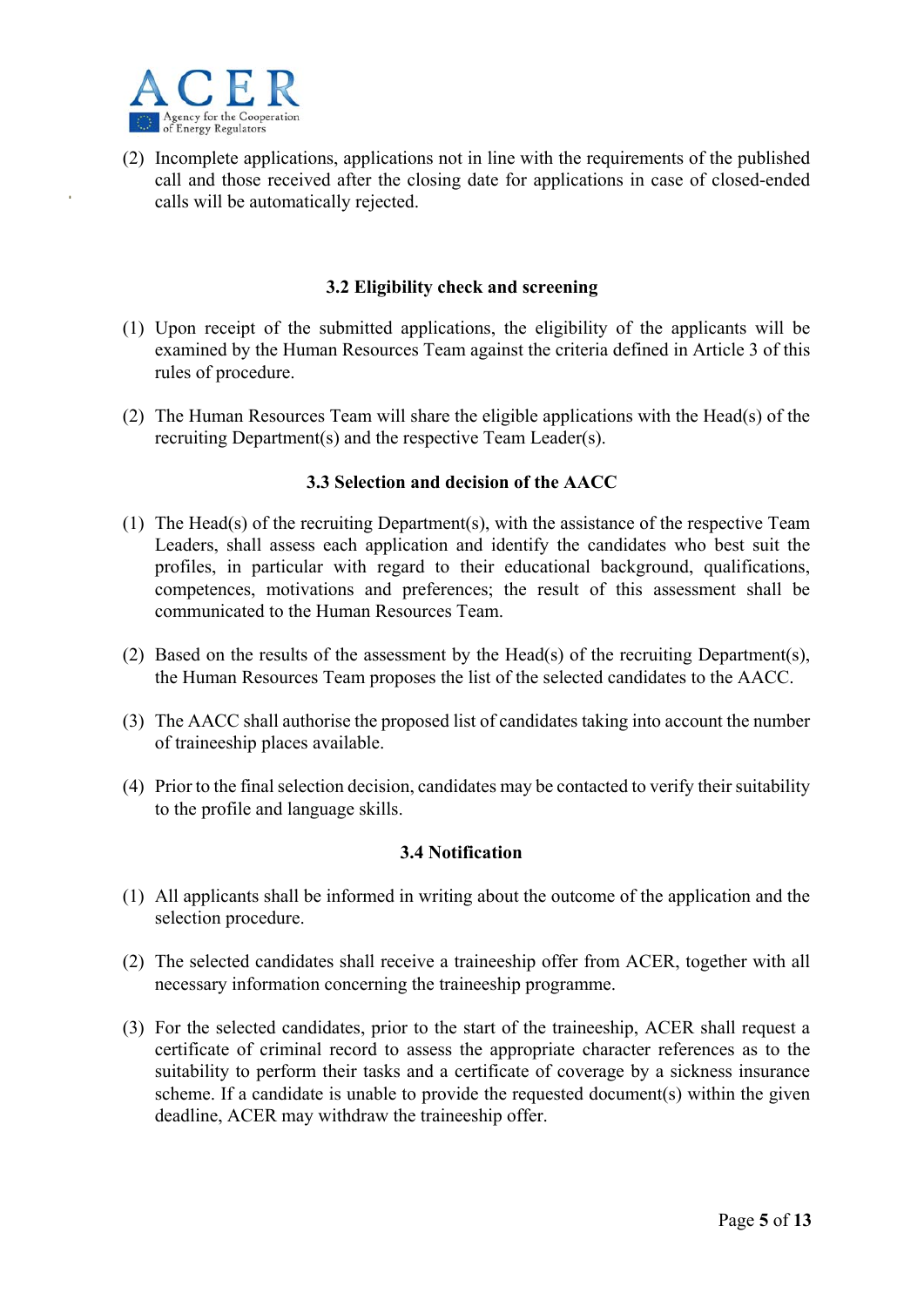

- (4) Applicants should note that subsequent to completing a traineeship period at ACER, they might not be eligible for a further traineeship in other European Institutions, Agencies, and/or Bodies.
- (5) Non-successful applicants may re-apply for a subsequent traineeship period.

### **3.5 Withdrawal**

At any stage of the application process, applicants may withdraw their application by informing ACER's Human Resources Team in writing.

### **Article 4 Duration of the traineeship**

- (1) On the first day of the traineeship, a traineeship agreement shall be signed between the AACC and the trainee.
- (2) The traineeship shall start on 1 March or on 1 September and shall run for a fixed period of six months.
- (3) In exceptional and duly justified cases, and in consultation with the recruiting Department, the AACC may defer the start date of the traineeship agreement. The starting date shall be on the 1st or 16th calendar day of the month and the traineeship shall run until the end of the relevant traineeship period.
- (4) Taking into account ACER's needs, the availability of resources and the evaluation of the trainee's performance, the AACC may decide to renew the traineeship agreement once, for a subsequent traineeship period of not more than six months. The total duration of the traineeship shall not exceed twelve months. The trainee's Head of Department shall submit the renewal request to the Human Resources Team of ACER at least three weeks before the end of the first traineeship period.

### **Article 5 Rights and duties**

#### **5.1 Status**

Admission to the traineeship programme does not confer on trainees the status of Official or Other Servants of the European Union, nor does it entail any right or priority with regard to future employment at ACER. Trainees may not benefit from any privileges and immunities granted by the host country to Temporary or Contract Staff of ACER.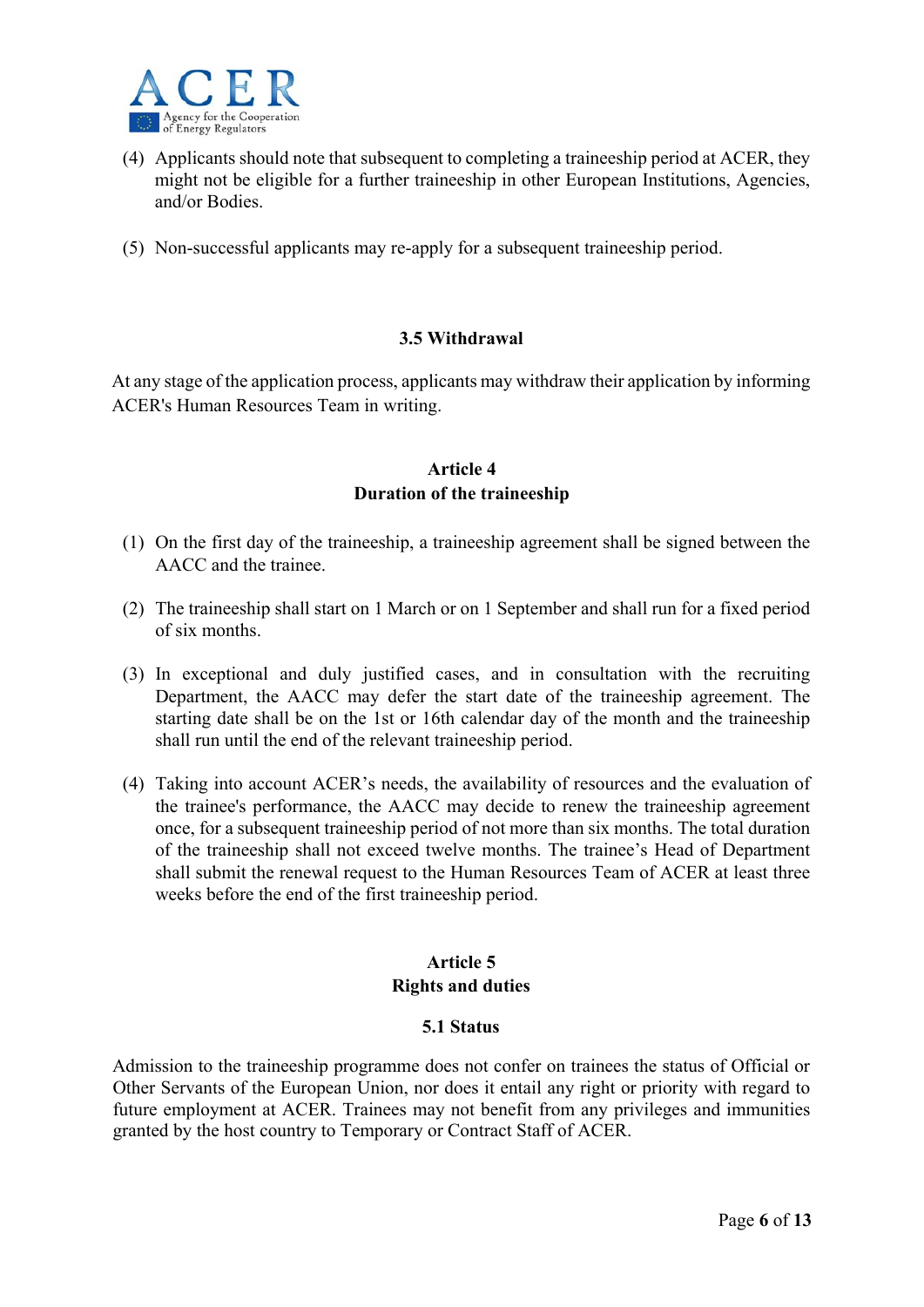

### **5.2 The role and duties of the trainee's Supervisors**

A Supervisor shall be appointed for each trainee by the respective Head of Department, and the trainee shall work under his/her supervision. The Supervisor shall:

- (a) Introduce, accompany and coach the trainee in his/her area of work;
- (b) Prepare a Traineeship Plan together with the trainee;
- (c) Integrate learning tasks into work activities based on the Traineeship Plan;
- (d) Involve the trainee in the (working) activities of ACER/Department;
- (e) Oversee the productivity and progress of the trainee;
- (f) Ensure the positive evolution of the traineeship;
- (g) Provide coaching to complete tasks, offer guidance and demonstrate the correct task fulfilment;
- (h) Establish regular communication with the trainee;
- (i) Provide regular and constructive feedback in a neutral and respectful manner;
- (j) Help the trainee through difficulties and obstacles, seek advice from the Human Resources Team if necessary;
- (k) Inform the Human Resources Team of any significant event occurring during the traineeship (in particular, but not limited to, professional incompetence, absences, illnesses, accidents, inappropriate behaviour and interruption of traineeship);
- (l) Maintain records of progress;
- (m) Write and submit an evaluation of the traineeship to the Human Resources Team, upon receipt of the self-assessment report submitted by the trainee and at the latest 2 weeks before the end of the traineeship period.

### **5.3 General obligations for trainees**

Trainees shall comply with the following obligations:

- (a) Trainees shall contribute to the work of the Department to which they are assigned, according to the indications provided by the trainee's Supervisor, the relevant Team Leader and the Head of Department: to this extent they may attend meetings on subjects of interest to their work, receive documentation and participate in the work of the Department to which they are assigned at the level corresponding to their educational and professional background;
- (b) Trainees shall comply with the instructions given to them in the Department to which they are assigned, and with the administrative guidelines of ACER, including the rules concerning confidentiality and security. They shall comply with the internal rules applicable to trainees;
- (c) Trainees shall maintain the confidentiality of data, facts and information that come to their knowledge during the course of their traineeship. They shall not disclose to any unauthorised person any document or information which is not already public. Trainees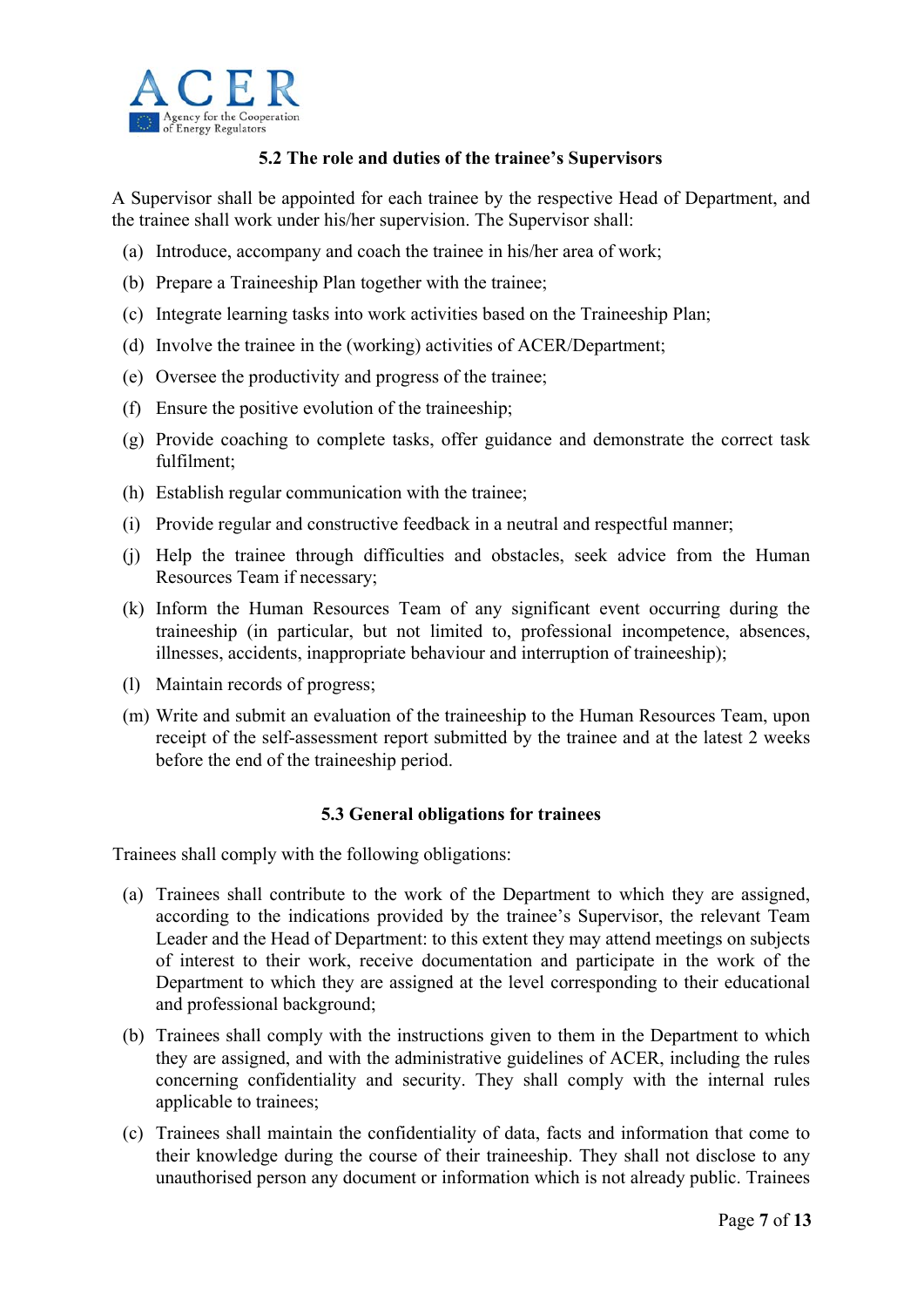

are bound by this obligation also after the end of their traineeship period. The AACC reserves the right to terminate the traineeship and to take action against any trainee who does not respect this obligation;

- (d) Trainees shall consult and inform their Supervisor, Team Leader or Head of Department, or if unavailable, the Human Resources Team, before taking any action on their own initiative relating to ACER's activities;
- (e) Trainees shall not have any professional connection with third parties which might be incompatible with their traineeship and they are not permitted to exercise any other gainful employment during the traineeship period which may adversely affect the work assigned during the traineeship;
- (f) Trainees shall inform their Supervisor of any change in their professional connection with third parties that might give rise to a potential conflict of interests;
- (g) Upon starting their traineeship period, trainees will be requested to sign the relevant documentation on confidentiality obligations, the documentation on the code of good administrative behaviour and a declaration on the absence of conflict of interests;

#### **5.4 Traineeship certificate**

- (1) Trainees shall, one month before the end of their traineeship period, submit to the Human Resources Team a self-assessment report on the activities performed during the traineeship period. The Human Resources Team shall forward this report to the trainee's Supervisor in order to enable him/her to evaluate the trainee's performance.
- (2) At the end of the traineeship period, after submitting a self-assessment report to the Human Resources Team and receiving the traineeship evaluation from the trainee's Supervisor, a trainee shall receive a certificate specifying the duration of his/her traineeship, the Department to which the trainee was assigned and the tasks performed.

### **Article 6 Working hours, leave and absences**

#### **6.1 Working hours and leave**

- (1) Trainees shall comply with the working hours of ACER, and shall not be subject to the flexitime regime.
- (2) Trainees shall be entitled to the same official public holidays as ACER's staff members; special leave entitlements, teleworking and change of holidays shall not apply to trainees.
- (3) Trainees are entitled to 2 days of leave per month. Leave requests shall be approved by the Head of Department, on recommendation of the trainee's Supervisor.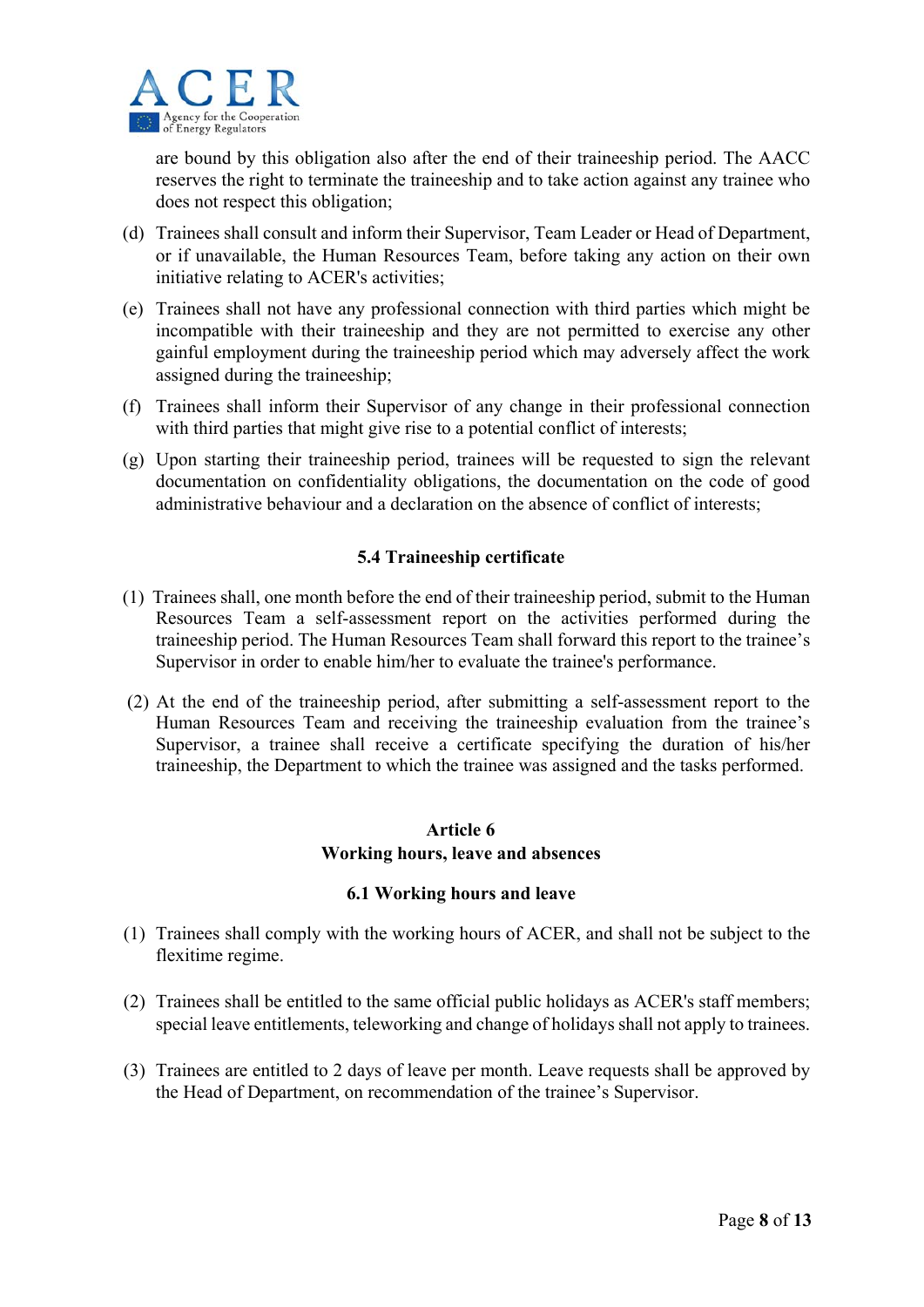

#### **6.2 Absence**

- (1) In the event of illness, trainees shall notify their Supervisor and the Human Resources Team immediately and, if absent for more than 3 days, shall provide a medical certificate.
- (2) When trainees are absent without justification or without notifying their Supervisor or the Human Resources Team, they shall provide within 5 working days a written justification for the unauthorised absence. These days are automatically deducted from the trainee's annual leave entitlement. The AACC will decide, following the evaluation of the justification given, or if no justification is given in 5 working days, on an appropriate action to be taken.

#### **6.3 Interruption**

In exceptional and duly justified cases, following a written request from the trainee setting out the relevant reasons, and after prior consultation of the Human Resources Team and the respective Head of Department, the AACC may authorise an interruption of the traineeship for a specific period. The trainee is not entitled to receive traineeship grant or any financial contribution from ACER during this period. The trainee may return to complete the remaining part of the traineeship, but only until the day specified as the end day of the traineeship period.

#### **6.4 Missions**

- (1) In exceptional and duly justified cases, following a written request from the respective Head of Department, the AACC may grant authorisation for trainees to travel on mission, on the condition that the mission is of technical and not of representative nature.
- (2) For the reimbursement of the mission expenses, the general rules for missions applicable to ACER's staff shall apply.

### **Article 7 Financial matters**

### **7.1 Grant**

- (1) Trainees shall declare on their first day of traineeship if they receive any salary, scholarship or other form of financial support for the completion of the traineeship programme (hereinafter referred to as "external support"). Trainees are required to declare any change in the above status occurring during their traineeship programme.
- (2) Trainees not receiving external support shall be awarded a monthly grant during the traineeship period. The amount of the monthly grant is set at the 25 % of the basic salary of a Temporary Staff member in grade AD 5 step 1 corrected to country correction coefficient<sup>7</sup>.

<u>.</u>

 $7$  The grant is adjusted to new correction coefficient as of January of the current year.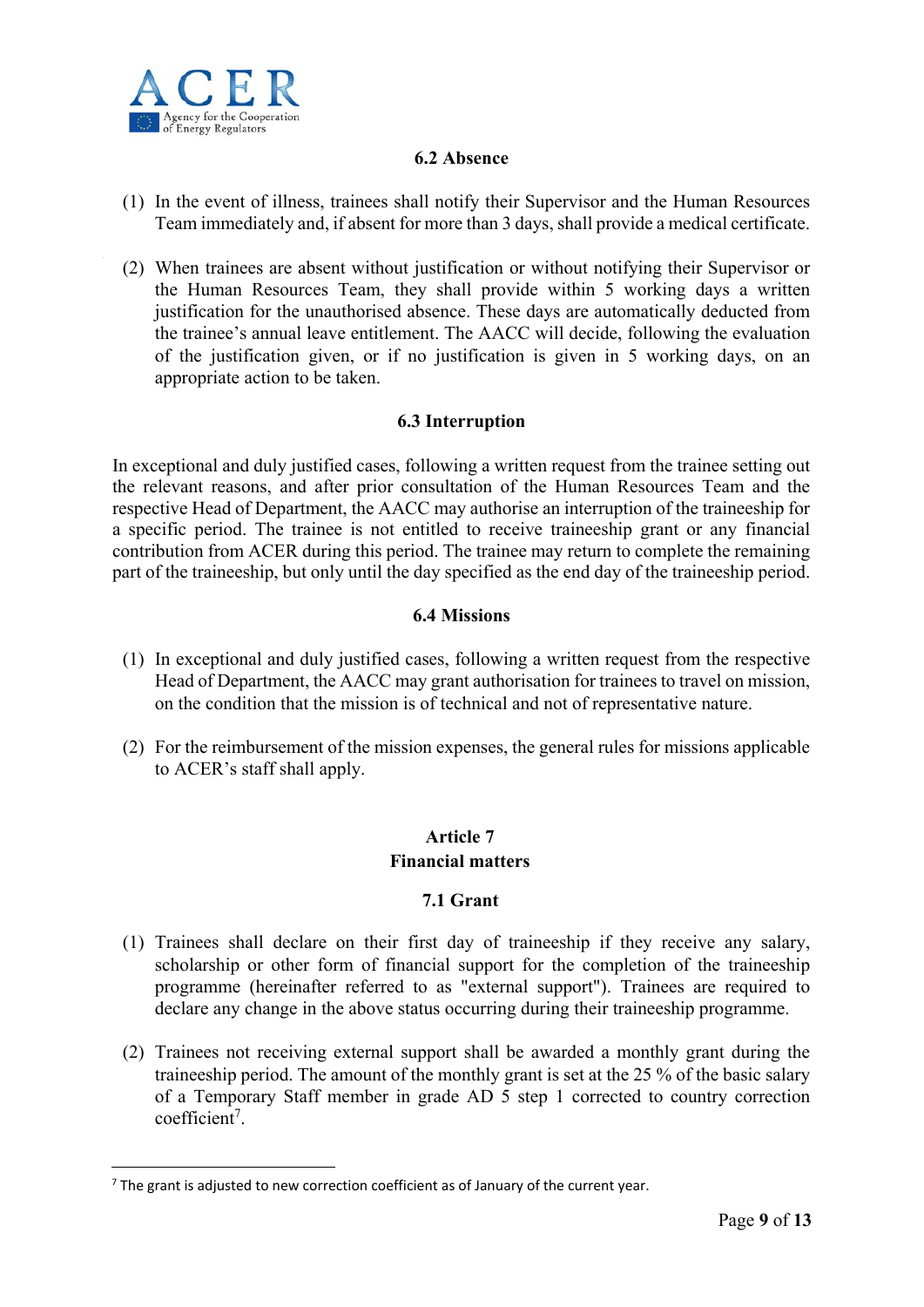

- (3) Trainees receiving external support may receive a top-up grant in case the external support is less than the grant.
- (4) The monthly grant shall be paid no later than the 15th calendar day of each month.

#### **7.2 Financial contributions**

- (1) In order to assess the financial contributions, the trainee's place of recruitment shall be determined on the basis of the information provided in the application form, taking into account the current place of residence (for example the most recent place of employment or place of education) and the place of engagement.
- (2) Trainees may be paid the following contributions depending on their place of recruitment:
- A. Contribution towards travel expenses incurred at the beginning and at the end of traineeship
- a) Trainees completing at least a 3-month traineeship period shall be entitled to receive reimbursement of their travel expenses incurred at the beginning and end of their traineeship.
- b) Travel expenses are paid half at the beginning and half at the end of the traineeship period for travel from the place of recruitment to the place of engagement and back. Travel allowances shall be calculated in accordance with Article 7 of Annex 7 of the Staff Regulations.
- c) Trainees whose place of recruitment is less than 200 km from the place of engagement are not entitled to the reimbursement of travel expenses.
- B. Public transport travel contribution
- a) Trainees may be entitled to a monthly pass for public transport within the place of engagement.
- b) Trainees who are not entitled to the accommodation allowance, upon providing appropriate evidence, shall be entitled to a monthly public transport travel contribution from their place of residence to their place of engagement.

#### **7.3 Early Termination of the Traineeship Agreement**

(1) If a trainee wishes to terminate the traineeship earlier than the date specified in the traineeship agreement, he/she shall submit to the Human Resources Team a written request for the approval of the AACC. The trainee shall communicate this request, stating the reasons, to his/her Supervisor and submit it to the Human Resources Team at least one month before the requested termination date. Trainees may only terminate their traineeship agreement on the 15th or the last day of the month.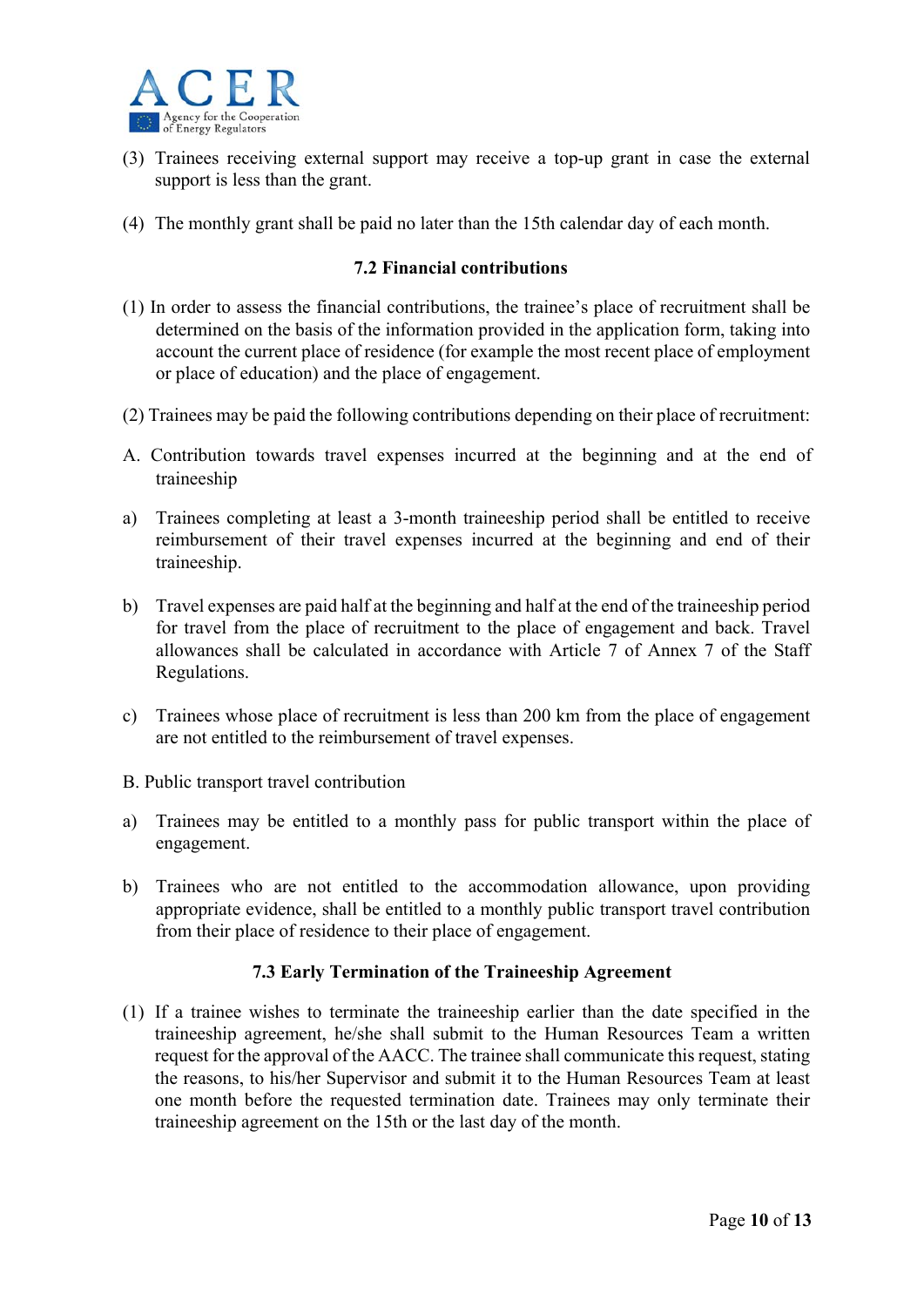

(2) Where appropriate, ACER may recover proportionally the part of the grant and financial contribution paid to the trainee.

#### **7.4 Fiscal Arrangements**

- (1) The traineeship grant and financial contribution awarded to trainees are not subject to the special tax regulations applying to Officials and Other Servants of the European Union.
- (2) Trainees are solely responsible for the payment of any taxes due on ACER's grants by virtue of the laws in force in the State concerned.
- (3) The Human Resources Team shall provide, upon request, a certificate for tax purposes at the end of the traineeship period. This certificate shall state the amount of grant received and confirm that tax and social security contributions have not been paid.

# **Article 8 Insurance**

- (1) During their traineeship, trainees shall be covered by ACER against accidents at work.
- (2) At the latest on the first day of the traineeship period, trainees shall provide proof that they are covered by a sickness insurance scheme for the entire duration of the traineeship agreement. If a trainee fails to provide such a proof, the traineeship agreement will be terminated.

## **Article 9 Liability**

- (1) The trainee shall have sole responsibility for complying with any civil obligations incumbent on him/her, particularly, but not exclusively, arising from:
- establishing temporary residency in ACER's host country;
- military service.
- (2) Except in cases of force majeure, the trainee shall make good any damage caused to ACER.
- (3) The trainee shall not represent ACER, nor hold out to represent ACER. The trainee is liable to inform adequately third parties that he/she is not a European civil servant.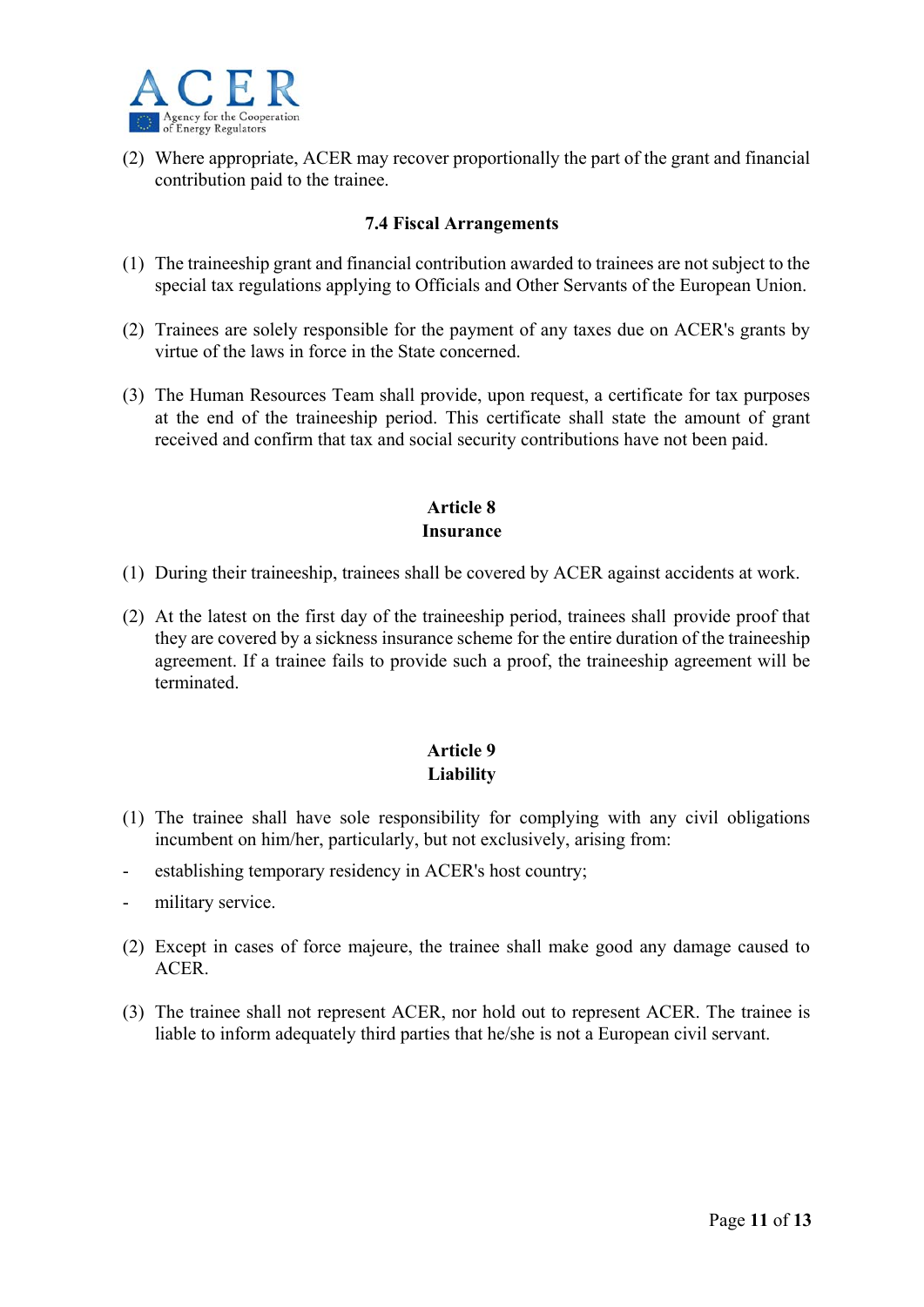

# **Article 10 Conduct, sanctions and disciplinary measures**

- (1) Trainees shall perform their duties and act with ethics and integrity, and shall follow the applicable provisions of the Code of Good Administrative Behaviour of the European Commission as applicable to ACER's staff members.
- (2) If the behaviour of a trainee does not prove satisfactory, in response to a request from the trainee's Supervisor, and after having heard the trainee, the AACC may terminate the traineeship. Further to this, on the basis of a justified request from the trainee's Supervisor, the AACC may terminate the traineeship for any of the following reasons:
	- a) If the level of the trainee's professional performance or his/her knowledge of the working language is insufficient for the performance of his/her duties;
	- b) If the trainee knowingly made false statements or submitted false documentations at the time of the application or during the traineeship period;
	- c) If the trainee's professional connection with third parties may give rise to a potential conflict of interest.

#### **Article 11 Protection of personal data**

- (1) The applications for traineeships and supporting documents shall not be returned to the applicants and shall be kept on file by ACER.
- (2) ACER will ensure that applicants' personal data are processed in accordance with Regulation (EU) 2018/1725 of the European Parliament and of the Council of 23 October 2018 on the protection of natural persons with regard to the processing of personal data by the Union institutions, bodies, offices and agencies and on the free movement of such data.